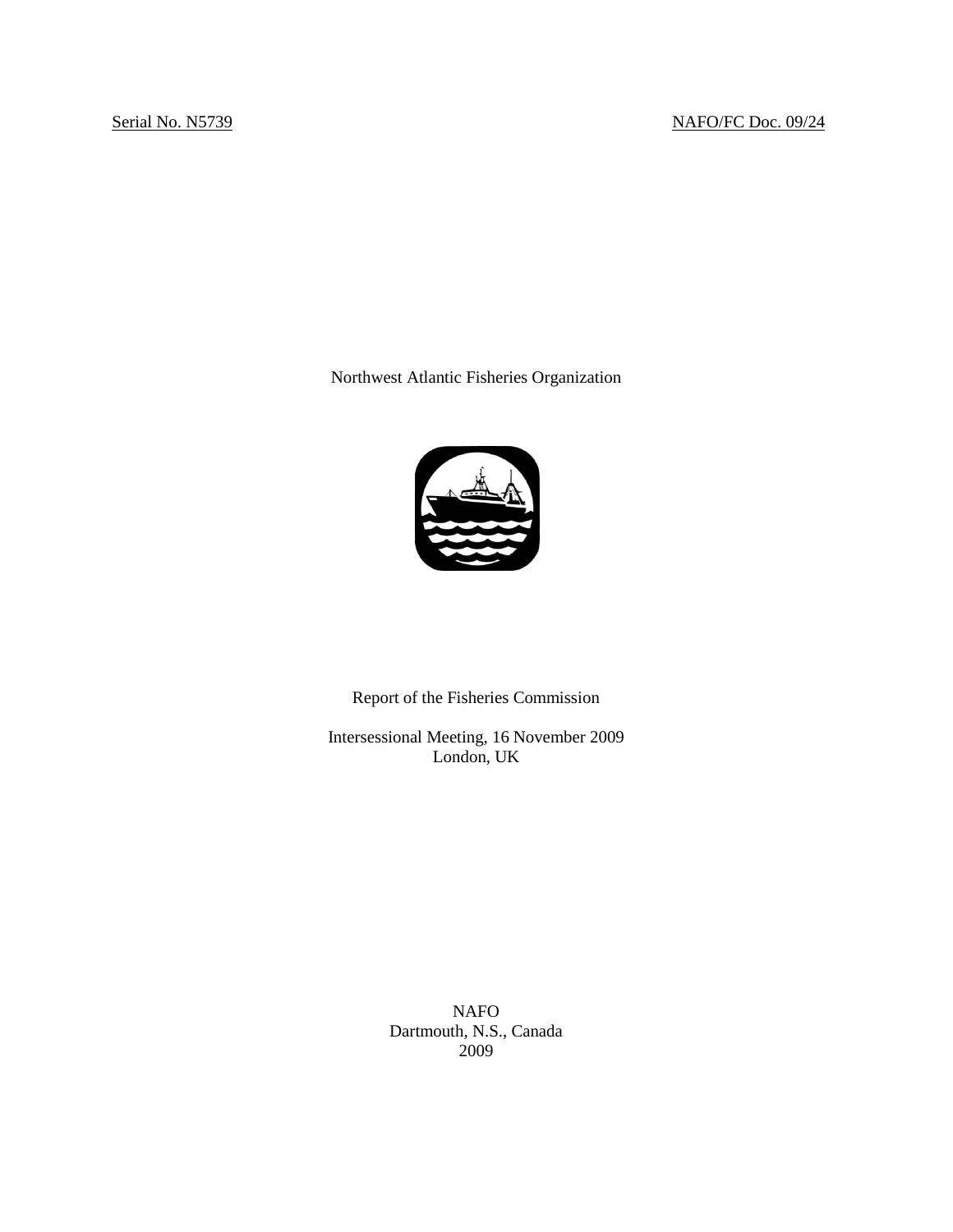## Report of the Fisheries Commission Intersessional Meeting, 16 November 2009 London, UK

|    |                                                                                       | 3                       |  |
|----|---------------------------------------------------------------------------------------|-------------------------|--|
|    |                                                                                       | $\overline{\mathbf{3}}$ |  |
| 2. |                                                                                       | $\overline{\mathbf{3}}$ |  |
| 3. |                                                                                       | 3                       |  |
| 4. | Presentation of Scientific Advice on Division 3M Shrimp from the SC Shrimp Assessment |                         |  |
|    |                                                                                       | 3                       |  |
| 5. |                                                                                       | $\overline{4}$          |  |
| 6. |                                                                                       |                         |  |
| 7. |                                                                                       |                         |  |
| 8. |                                                                                       | 5                       |  |
|    |                                                                                       |                         |  |
|    |                                                                                       |                         |  |
|    | Annex 3. Proposal to Reduce by 50% the Allocated Fishing Days for 3M Shrimp           | 11                      |  |
|    | Annex 4. Effort Allocation Scheme for Shrimp Fishery in the NAFO Regulatory Area      |                         |  |
|    |                                                                                       | 12                      |  |
|    | Annex 5. Request to the Scientific Council for Scientific Advice on Future Management |                         |  |
|    |                                                                                       | 13                      |  |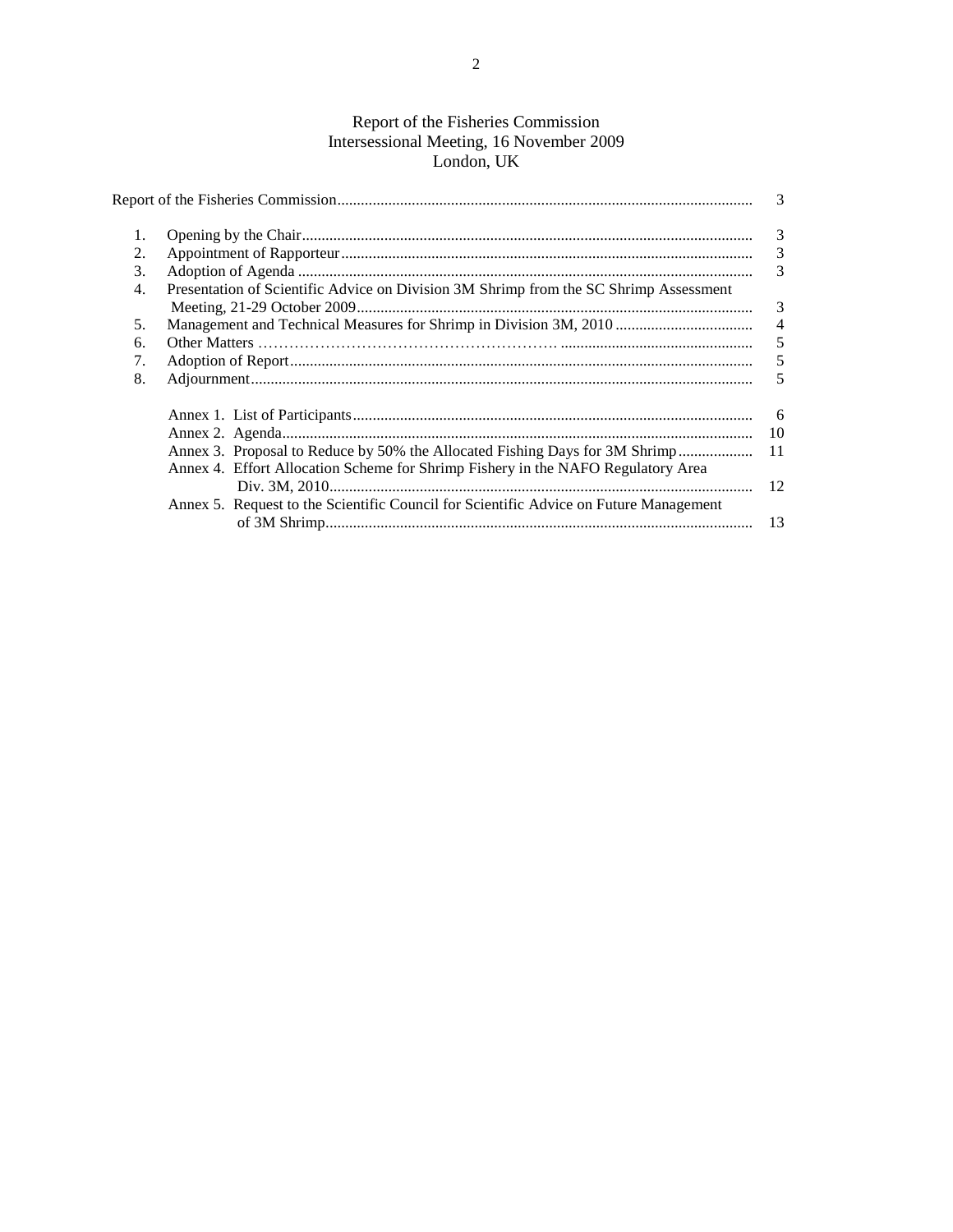# **Report of the Fisheries Commission Intersessional Meeting 16 November 2009 London, UK**

### **1. Opening by the Chair, Kate Sanderson (Denmark, in respect of the Faroe Islands and Greenland)**

The Chair, Kate Sanderson (Denmark, in respect of the Faroe Islands and Greenland), opened the meeting at 9:30 a.m. on Monday, 16 November 2009 and welcomed the delegates to the NEAFC Headquarters in London, UK. Representatives from all Contracting Parties, except Japan and the Republic of Korea, were present (Annex 1).

### **2. Appointment of the Rapporteur**

Ricardo Federizon (NAFO Secretariat) was appointed the rapporteur.

### **3. Adoption of Agenda**

The provisional agenda previously circulated was adopted (Annex 2).

## **4. Presentation of Scientific Advice on Division 3M Shrimp from the SC Shrimp Assessment Meeting, 21-29 October 2009**

At the 2009 Fisheries Commission Annual Meeting in Bergen, Norway, the Scientific Council (SC) Chair presented the updated SC advice on shrimp in Division 3M, recommending that the fishing mortality on this stock be set as close to zero as possible for 2010. This update represented a drastic change of the SC advice formulated at the 2008 Joint NAFO/ICES *Pandalus* Assessment Group Meeting, which recommended that for 2010 the exploitation level on this stock should not exceed the exploitation levels that have occurred since 2005.

In view of the change of advice, the Fisheries Commission requested the Scientific Council to re-evaluate its advice as new information (e.g. summer survey results) would be available for the Scientific Council at its next scheduled meeting. In addition, the Fisheries Commission requested the Scientific Council to analyze the temporal distribution of shrimp catches in relation to the stock-size changes (item 11 of FC Doc 09/17).

In October 2009, the Scientific Council addressed the request in the Joint NAFO/ICES *Pandalus* Assessment Group Meeting held in Dartmouth, Nova Scotia. The Scientific Council's response on the request is documented in SCS Doc 09/28.

Ricardo Alpoim, the Scientific Council Chair, presented the summary of the response on shrimp in Division 3M:

"The stock is now below  $B_{\text{lim}}$  i.e. has now entered the collapse zone defined by the NAFO Precautionary Approach framework, and recruitment prospects remain poor. To be consistent with the precautionary approach, fishing mortality should be kept as close to zero as possible when a stock is in the collapse zone. Therefore, Scientific Council reiterates its September 2009 recommendation for 2010 that the fishing mortality be set as close to zero as possible. Scientific Council recommends that fishing morality in 2011 be set close to zero as possible."

On the question: *In considering the possible contribution of fishery catches to changes in stock size of 3M shrimp, it*  is noted that catches are summed by calendar year, but the surveys are executed in the summer. Is the temporal *distribution of shrimp catches through the year well enough known to allow partial contribution of year's catches to stock-size changes to be calculated? On average, what fraction of the year's catches is taken before the execution of the survey?*

―In order to assess a possible relation between the fishery catches in the months prior to the survey (January to May) and the stock size estimated in that year survey, a linear regression was carried out with the catch data by month available from the NAFO Statlant 21B. ... Regression analysis showed that there was no relationship between the amount of catch taken prior to the survey in a year and the biomass index in the EU survey in that same year.

The fraction of the annual catch taken during January to May of each year (the period prior to the EU survey) was calculated. On average 32% of the year's catch is taken prior to the execution of the EU survey."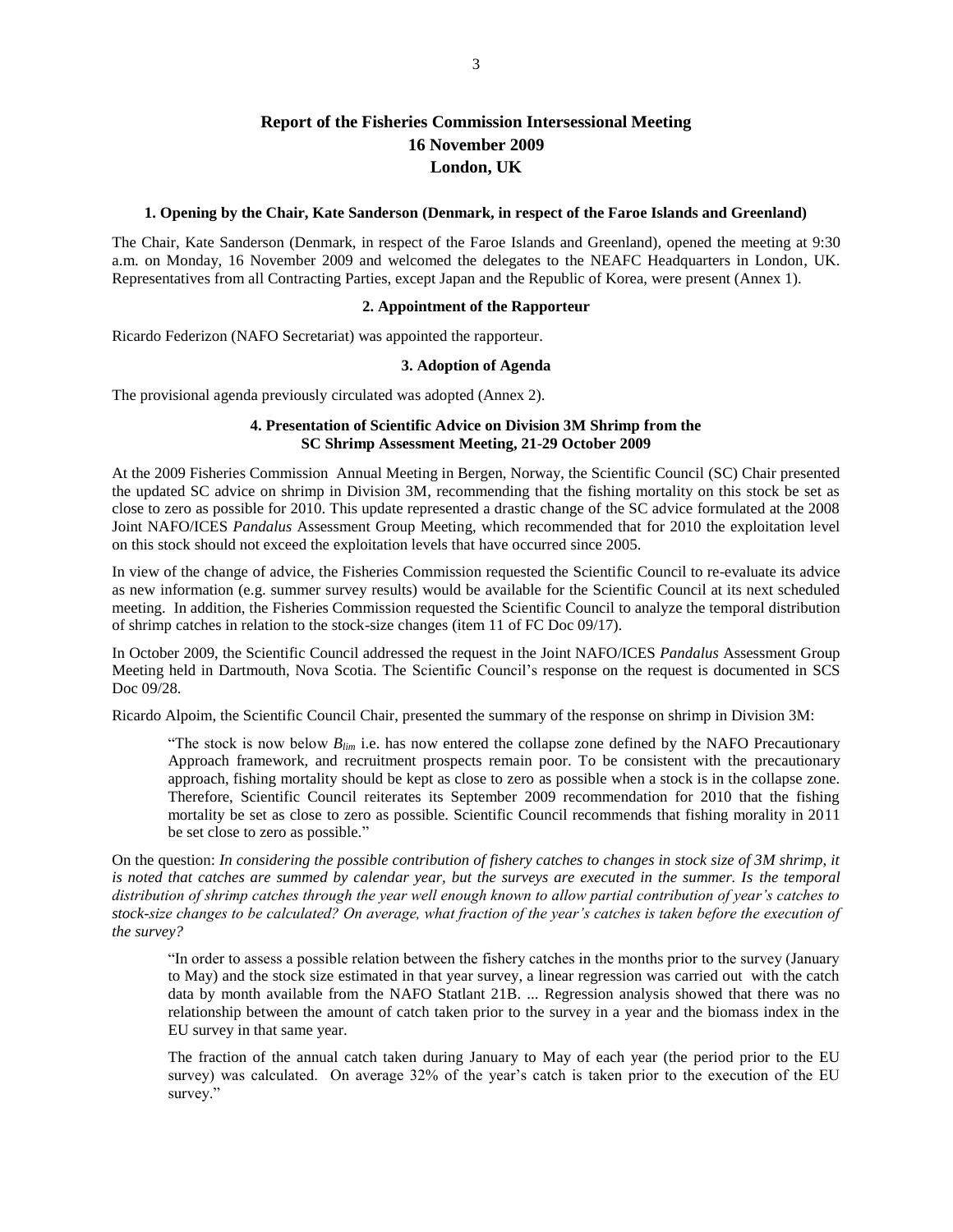A comprehensive round of questions from Contracting Parties centered on the analytical models (or the lack of them) used in the assessment, the relationship between CPUE and biomass trends, and probable causes of stock decline other than fishing. The SC Chair elaborated on these issues based on the document SCS Doc 09/28.

### **5. Management and Technical Measures for Shrimp in Division 3M, 2010**

There were diverging views among Contracting Parties as to how existing management measures for 3M shrimp should best be adapted with respect to the latest SC advice. The representative of the European Union (EU) expressed concern about the weakness of the SC advice in light of the fact that no analytical assessment model was used in the latest SC formulation of shrimp advice. It was pointed out that the SC had also advised that factors other than the fishery had a bearing on the state of the stock, and it was noted that a fishery for cod in 3M would begin in 2010. Thus the EU would find it difficult to support the drastic recommendation of a reduction of fishing mortality to zero, i.e. a moratorium. This view was shared by Cuba, Denmark (in respect of the Faroe Islands and Greenland), and the Russian Federation.

On the other hand, some Contracting Parties, including Canada, Iceland, Norway and USA, were of the view that the Fisheries Commission should be mindful of the precautionary approach, which has been a hallmark in NAFO, in its decision making and that any management decision should be within the framework of the Scientific Council recommendation. With four years of low recruitment and increased predation of cod, the Fisheries Commission should proceed in a cautious manner. A rollover, i.e. an adoption of the 2009 management scheme for 2010, would be disastrous as it takes little time to decimate the stock and would be contrary to the precautionary approach to fisheries management.

Attempts to reach consensus through bilateral and multilateral consultations among Contracting Parties did not succeed. The decision for management measures in 2010 was reached through a voting procedure in accordance with Article XIV of the NAFO Convention. Two proposals were brought forward for consideration:

1) **No directed fishery for the years 2010 and 2011, as proposed by Canada.** Canada, Iceland, Norway and the USA voted in favour of this proposal (contained in FC Working Paper 09/31). Cuba, Denmark (in respect of the Faroe Islands and Greenland), EU, France (in respect of St. Pierre et Miquelon), the Russian Federation, and Ukraine voted against it. With a majority vote opposing this proposal, it was thus rejected.

2) **An interim measure for 2010 of a 50% reduction of the fishing effort allocation from the current allocation with a condition that additional measures would be adopted for 2011 if the Scientific Council advice indicates that the stock is still in the collapse zone, as proposed by the EU.** The proposal is contained in FC Working 09/32 (Annex 3). Cuba, Denmark (in respect of the Faroe Islands and Greenland), EU, France (in respect of St. Pierre et Miquelon), the Russian Federation, and Ukraine voted in favour of the proposal. Canada, Iceland, Norway and the USA voted against it. With a majority in favour, this proposal was **adopted**.

The table of Effort Allocation Scheme for Shrimp Fishery in the NAFO Regulatory Area Division 3M, 2010 based on the adopted proposal is presented in Annex 4.

Iceland maintained its position against the effort allocation scheme applied to this stock. Iceland indicated that in accordance with Article XII it would file a formal objection to the adopted measures and set a unilateral quota in accordance with the reduction adopted. The Fisheries Commission noted Iceland's reservation.

The Chair and the Secretariat brought to the attention of the Fisheries Commission the provisions of the NAFO Convention for the commencement date of an adopted proposal becoming a binding measure. According to these provisions, and given Iceland's stated intention to lodge an objection, the measures would not become formally binding, pursuant to Article XII, until after 1 January 2010. It was agreed that the Contracting Parties would commit to implementing the measures on 1 January 2010.

Conscious of the effort to reach agreed management measures based on the best available science, and the challenges associated with possible adjustments of the current Effort Allocation Scheme, the Fisheries Commission requested the Scientific Council to explore other possible mechanisms to assist in achieving the objective of sustainable management of the 3M shrimp stock, including specifying additional requirements for scientific data reporting. The Fisheries Commission also requested the Scientific Council to explore the viability and usefulness of a second annual scientific survey in the spring season. Details of the request were contained in FC WP 09/33 which was **adopted** (Annex 5).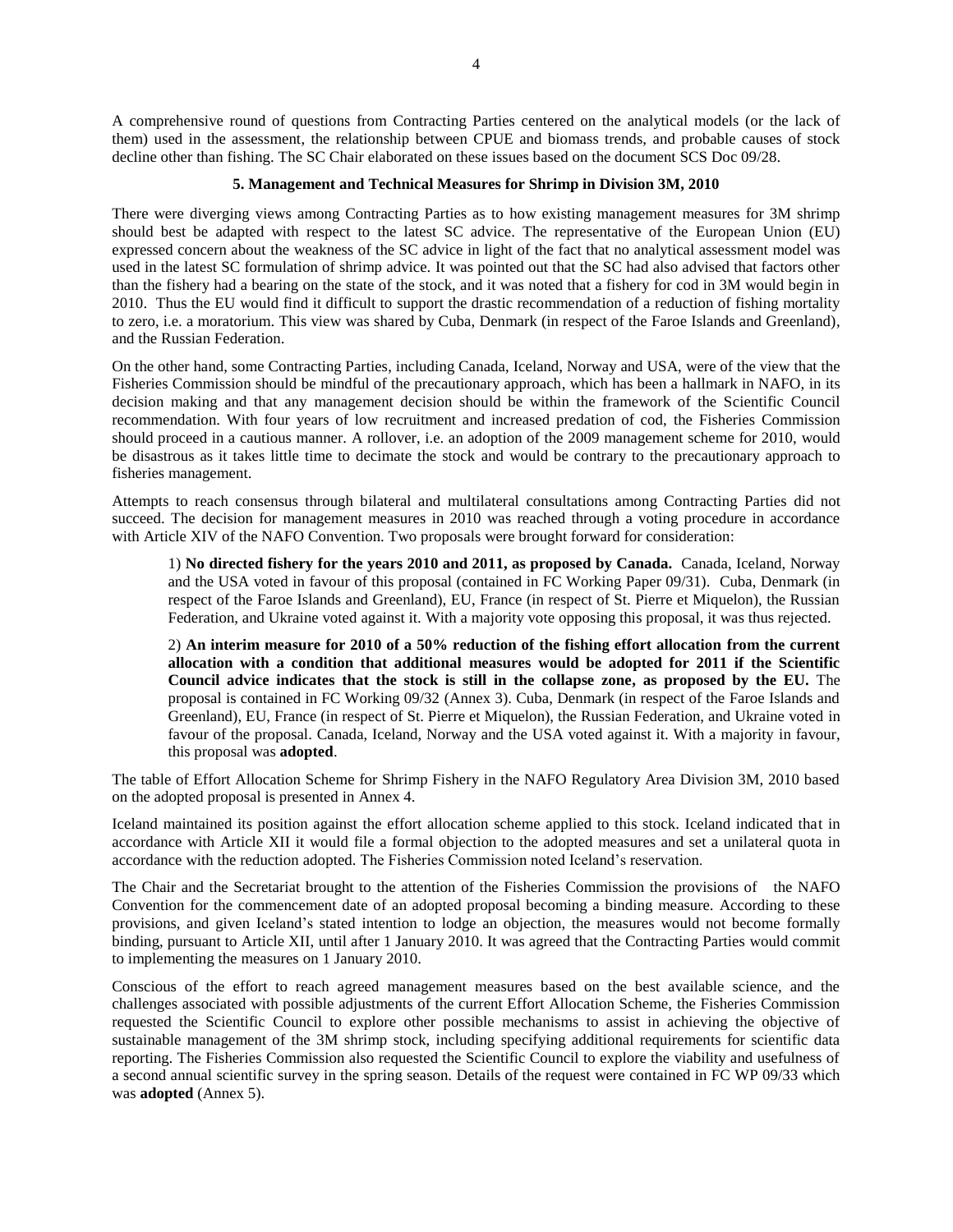As suggested by USA, the Chair would inform Japan and the Republic of Korea, which did not send representatives to this meeting, about the decisions reached at this meeting.

## **6. Other Matters**

The Chair informed the Fisheries Commission of the communication from the Scientific Council Chair, which drew attention to the issue of the timing of the formulation of scientific advice on shrimp stocks. With the current schedule of the SC meetings (when advice is formulated) and of the FC meetings (when management measures are decided), shrimp advice is developed fourteen months ahead of the management year in question. The Scientific Council was not, however, proposing a change in its present schedule. The Chair suggested that, if so desired by Contracting Parties, this issue might be further discussed at subsequent FC meetings.

## **7. Adoption of Report**

This report was adopted through correspondence after the meeting.

#### **8. Adjournment**

The Chair expressed her appreciation of the delegates' efforts and hard work in attempting to reach a consensus, but was disappointed that a consensus on the management measures for shrimp in Division 3M was not achieved at this meeting. The meeting was adjourned at 11:40 P.M.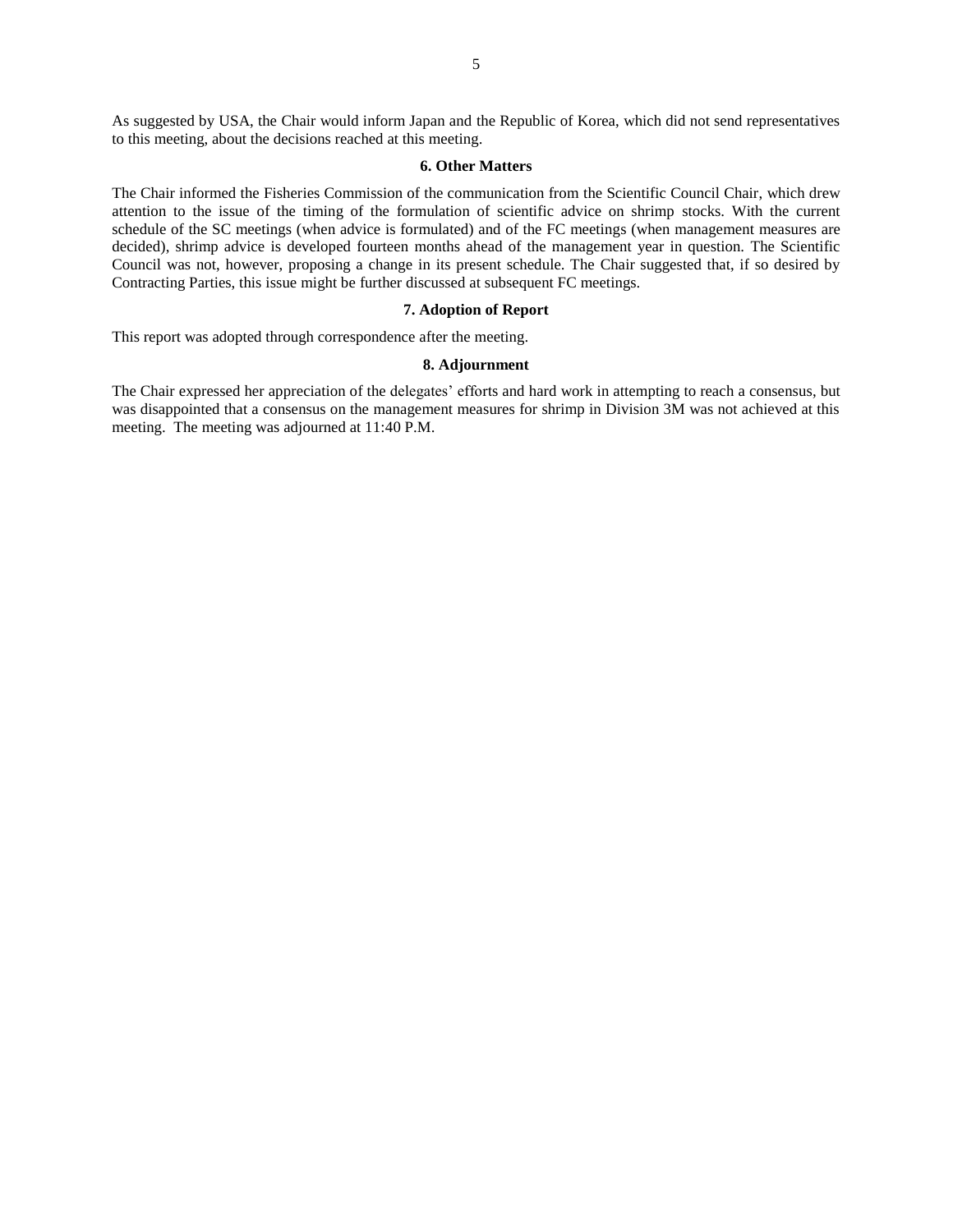## **Annex 1. List of Participants**

### **FC Chair**

Sanderson, Kate, Director, Department of Oceans and Environment, Ministry of Foreign Affairs, Tinganes, FO-110 Torshavn, Faroe Islands

Phone: + 298 30 61 37 – Fax: +298 30 61 05 - E-mail: [kates@mfa.fo](mailto:kates@mfa.fo)

### **SC Chair**

Alpoim, Ricardo, Instituto Nacional dos Recuros Biológicos, I. P. INRB/IPIMAR, Av. de Brasilia, 1449-006 Lisbon Phone: +351 21 302 7000 – Fax: +351 21 301 5948 – E-mail: ralpoim@ipimar.pt

### **CANADA**

### **Head of Delegation**

Balfour, David, Associate Assistant Deputy Minister, Fisheries and Aquaculture Management, Fisheries and Oceans Canada, 200 Kent Street, Ottawa, ON K1A 0E6

Phone: +613 990 9864 – Fax: +613 990 9557 – E-mail: balfourd@dfo-mpo.gc.ca

### **Advisers**

Baird, Jim, Regional Director General, Newfoundland and Labrador Region, Fisheries and Oceans Canada, P. O. Box 5667, St John's, NL A1C 5X1 Phone: +709 772 4417 – Fax: +709 772 6306 – E-mail: james.baird@dfo-mpo.gc.ca Brodie, Bill, Senior Science Coordinator/Advisor on NAFO, Science Br., NL Region, Fisheries and Oceans Canada, 80 East White Hills Rd., P. O. Box 5667, St. John's, NL A1C 5X1 Phone: +709 772 3288 – Fax: +709 772 4105 - E-mail: [bill.brodie@dfo-mpo.gc.ca](mailto:bill.brodie@dfo-mpo.gc.ca) Chapman, Bruce, Executive Director, Groundfish Enterprise Allocation Council, 1362 Revell Dr., Manotick, ON K4M 1K8 Phone: +613 692 8249 – Fax: +613 692 8250 - E-mail: bchapman@sympatico.ca Dooley, Tom, Director, Resource Policy, Dept. of Fisheries and Aquaculture, P. O. Box 8700, St. John´s, NL A1B 4J6 Phone: +709 729 0335 – Fax: +709 729 6082 – E-mail: tdoole[y@gov.nl.ca](mailto:atkinson@athena.nwafc.nf.ca) Gilchrist, Brett, International Fisheries Officer, Straddling and Highly Migratory Fish Stocks, International Affairs Directorate, Fisheries and Oceans Canada, 200 Kent St., Ottawa, ON K1A 0E6 Phone: +1 613 991 0218 – Fax: +1 613 993 5995 – E-mail: brett.gilchrist@dfo-mpo.gc.ca McNamara, Brian, President, Newfound Resources Ltd., 90 O'Leary Ave., P. O. Box 13695, St. John's, NL Phone: +709 726 7223 – E-mail: [nrl@nfld.com](mailto:nrl@nfld.com) Sheppard, Beverley, Manager, Harbour Grace Shrimp Co. Ltd., P. O. Box 580, Harbour Grace, NL A0A 2M0

**CUBA**

## **Head of Delegation**

Torres Soroa, Martha, Funcionaria, International Relations, Ministry of the Fishing Industry, 5<sup>ta</sup> Ave. y 246, Playa, Sta. Fe. Barlovento, Ciudad de la Habana

Phone: +53 7 209 7034 – Fax: +53 7 204 9168 - E-mail[: mtorres@mip.telemar.cu](mailto:mtorres@mip.telemar.cu)

Phone: +709 596 8000 – Fax: +709 596 8002 – E-mail[: bsheppard@hgsc.ca](mailto:bsheppard@hgsc.ca)

### **Adviser**

Ortega Fernandez, Miguel A., Fishing Industry Consultor, Pesport, Ave. La Pesquera, Puerto Pesquera de la Habana, Habana Vieja 10100 Phone: +53 7 862 4024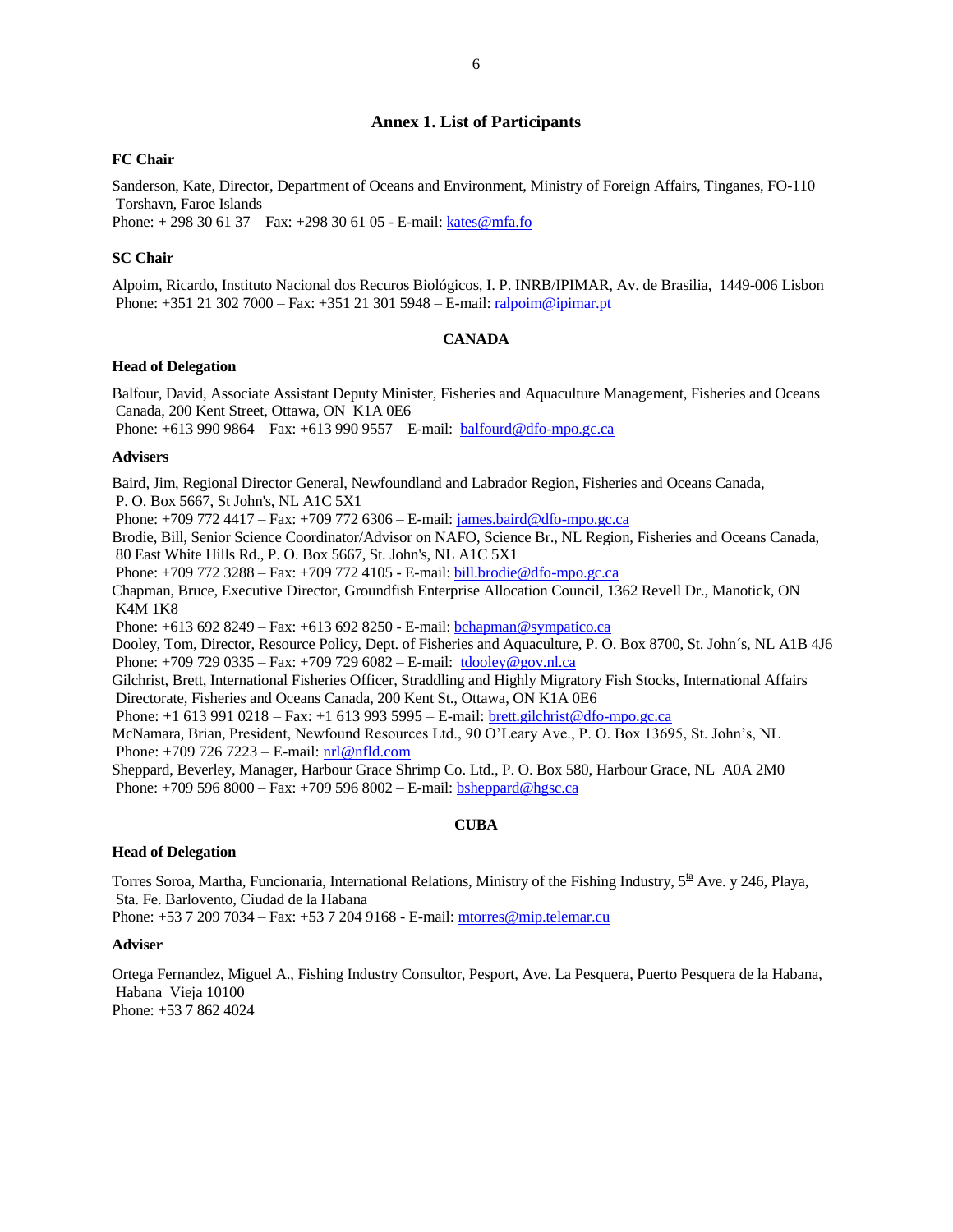## **DENMARK (IN RESPECT OF THE FAROE ISLANDS AND GREENLAND)**

### **Head of Delegation**

Mortensen, Elin, Adviser, Department of Oceans and Environment, Ministry of Foreign Affairs, Tinganes, FO-110 Torshavn, Faroe Islands Phone: + 298 30 61 42 - Fax: +298 30 61 05 - E-mail: elinm@mfa.fo

### **Alternate**

Feldthaus, Sonja, Head of Unit, Ministry of Fisheries, Hunting and Agriculture, Greenland Self Rule, Postbox 680, DK-3900 Nuuk, Greenland Phone: +299 34 53 15 – Fax: +299 32 52 87 – E-mail: [sofe@gh.gl](mailto:rafu@gh.gl)

**Advisers**

Gaardlykke, Meinhard, Adviser, Faroe Islands Fisheries Inspection, Yviri við Strond 3, P. O. Box 1238, FO-110 Torshavn, Faroe Islands

Phone: +298 311065 – Fax: +298 313981 – E-mail: [meinhardg@fve.fo](mailto:meinhardg@fve.fo)

Joensen, Jóhan, Faroe Shipowners Association, Gongin 10, P.O. Box 361, FO-110 Torshavn, Faroe Islands Phone: +298 311800 – Fax: +298 320380 – E-mail: [shipown@post.olivant.fo](mailto:shipown@post.olivant.fo)

## **EUROPEAN UNION**

### **Head of Delegation**

Alexandrou, Constantin, Head of Unit, International Affairs, Law of the Sea and Regional Fisheries Organizations, European Commission, Directorate-General for Maritime Affairs and Fisheries (DG MARE.B.1), 200 Rue de la Loi/Wetstraat, B-1049 Brussels, Belgium

Phone: +32 2 296 9493 – Fax: +32 2 295 5700 – E-mail: [constantin.alexandrou@ec.europa.eu](mailto:constantin.alexandrou@ec.europa.eu)

### **Advisers**

### **(EU Commission)**

Head, Louise, Administrative Assistant, International Affairs, Law of the Sea and Regional Fisheries Organizations, European Commission, Directorate-General for Maritime Affairs and Fisheries (DG MARE.B.1), 200 Rue de la Loi/Wetstraat, B-1049 Brussels, Belg

Phone: +32 2 299 0292 – Fax: +32 2 299 0314 – E-mail: [louise.head@ec.europa.eu](mailto:louise.head@ec.europa.eu)

### **(EU – Estonia)**

Martin, Kaire, Fishery Resources Dept., Ministry of the Environment, Narva mnt 7a, 13172 Tallinn Phone: +372 626 0718 – Fax: +372 626 0710 – E-mail[: kaire.martin.@ekm.envir.ee](mailto:kaire.martin.@ekm.envir.ee)

Tamme, Toomas, Attorney -at-Law, Alvin, Rödl & Partner, Advokaadibüroo OÜ, Law Office, Roosikrantsi 2, 10119 Tallinn

Phone: +372 6 110 810 – Fax: +372 6 110 811 – E-mail: [toomas.tamme@roedl.ee](mailto:toomas.tamme@roedl.ee)

Vilhjalmsson, Hjalmar, Estonian Long Distance Fishing Association, Veerenni 39, 10138 Tallin

Phone: +354 588 7663 – Fax: +354 588 7610 – E-mail[: hjalmar@reyktal.is](mailto:hjalmar@reyktal.is)

### **(EU – Latvia)**

Berzins, Maris, Attache, (Ministry of Agriculture) Fisheries, Permanent Representation of the Republic of Latvia to the European Union, Avenue des Arts 23, B-1000 Brussels, Belgium

Phone: +32 2 2383 144 – Fax: +32 2 2382 2250 – E-mail: [maris.berzins@mfa.gov.lv](mailto:maris.berzins@mfa.gov.lv)

## **(EU – Poland)**

Augustynowicz, Adam, Expert, Fisheries Department, Ministry of Agriculture and Rural Development, 30, Wspolna St., 00-930 Warsaw

Phone: +48 22 623 2768 – E-mail: [adam.augustynowicz@minrol.gov.pl](mailto:adam.augustynowicz@minrol.gov.pl)

## **(EU – Spain)**

Sepulveda, Pedro, Secretaria General del Mar, c/Velazquez 144, 28006 Madrid

Phone:  $+34913476137 - Fax$ :  $+34913476042 - E-mail$ [: psepulve@mapya.es](mailto:psepulve@mapya.es)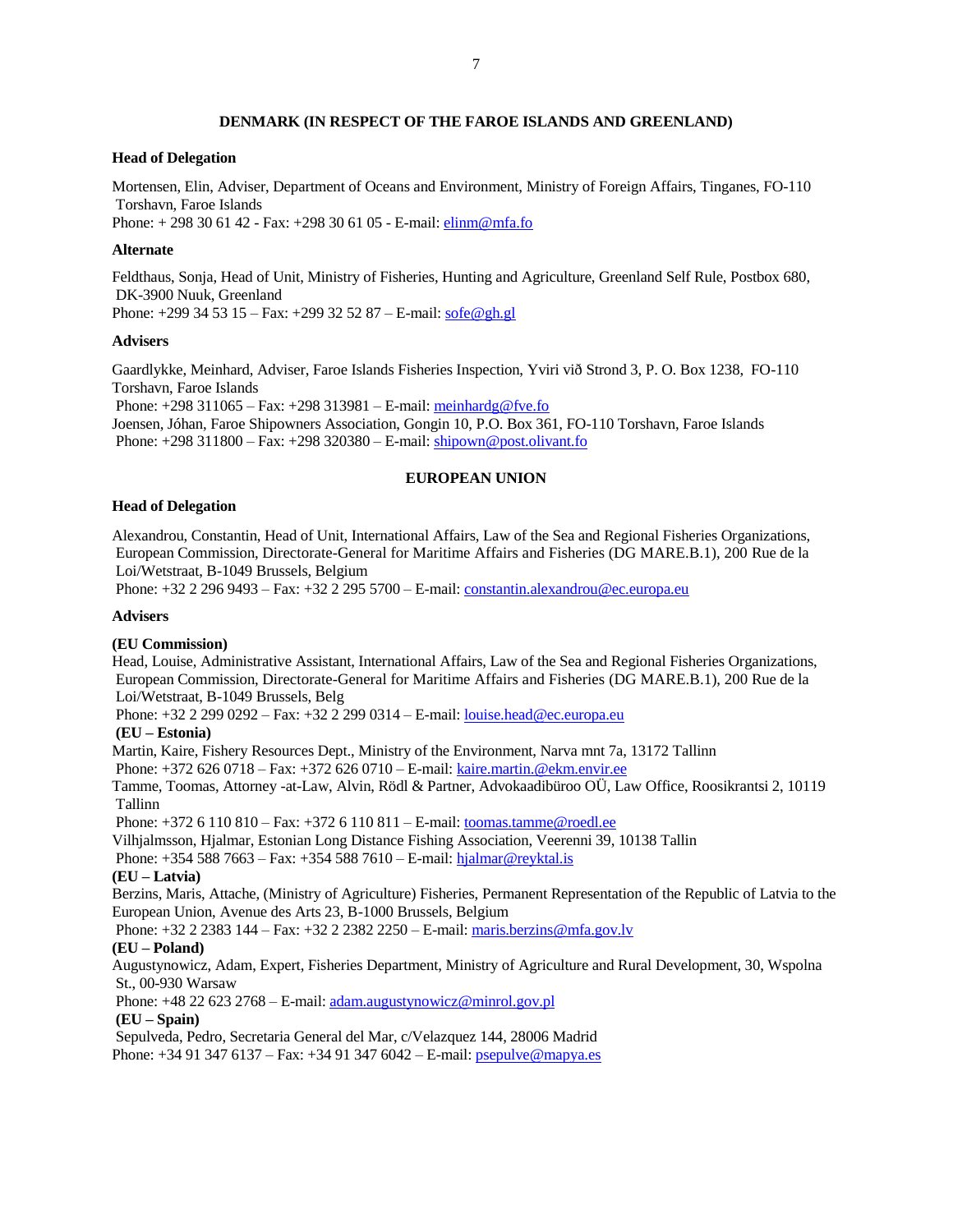## **FRANCE (IN RESPECT OF ST. PIERRE ET MIQUELON)**

### **Head of Delegation**

Paillard, Florence, Chargée de mission, Ministere de l'agriculture et de la peche, Direction des peches maritimes et de l'aquaculture, Bureau du controle des peches, 3 place de Fontenoy, 75007 Paris 07 SP Phone: +33 49 55 60 43 – Fax: +33 1 49 55 82 00 – E-mail[: florence.paillard@agriculture.gouv.fr](mailto:florence.paillard@agriculture.gouv.fr)

### **ICELAND**

#### **Head of Delegation**

Karlsdóttir, Hrefna, Director, Department of International Affairs, Ministry of Fisheries and Agriculture, Skulagata 4, 150 Reykjavik

Phone: +354 545 8300 – Fax: +354 552 1160 – E-mail[: hrefna.karlsdottir@slr.stjr.is](mailto:hrefna.karlsdottir@slr.stjr.is)

### **Advisers**

Thorarinsson, Kristjan, Population Ecologist, Federation of Icelandic Fishing Vessels Owners, 35 Borgartun, 105 Reykjavik

Phone: +354 591 0300—Fax: +354 591 0301—E-mail: *k*@liu.is

## **NORWAY**

### **Head of Delegation**

Groenhof, Jan Pieter, Assistant Director General, Department of Resources and Environment, Norwegian Ministry of Fisheries and Coastal Affairs, P. O. Box 8118 Dep. NO-0032 Oslo Phone: +47 22 24 64 44 – Fax: +47 22 24 26 67 – E-mail: [jpg@fkd.dep.no](mailto:jpg@fkd.dep.no)

#### **Advisers**

Barstad, Webjørn, Head of Department, Norwegian Fishing Vessel Owners Association, P.O. Box 67 Sentrum, 6001 Aalesund

Phone: +47 70 10 14 60 – Fax: +47 70 10 14 80 – E-mail: [webjorn@fiskebat.no](mailto:webjorn@fiskebat.no) Wormstrand, Christian, Adviser, Ministry of Fisheries and Coastal Affairs, Dept. of Marine Resources and Environment, P. O. Box 8118 Dep. NO-0032 Oslo Phone: +47 22 24 64 48 – Fax: +47 22 24 95 85 – E-mail: [christian.wormstrand@fkd.dep.no](mailto:christian.wormstrand@fkd.dep.no) Hvingel, Carsten, Research Scientist, Institute of Marine Research, P. O. Box 6404, N-9294 Tromsø Phone: +47 77 60 9750 – +47 77 60 9701 – E-mail[: carstenh@imr.no](mailto:carstenh@imr.no)

### **RUSSIAN FEDERATION**

### **Head of Delegation**

Sergey V. Belikov, Deputy Head of International Cooperation Department, Federal Agency for Fisheries of the Russian Federation, Rozdestvensky blvd., 12, Moscow Phone: +7 495 628 3344 – E-mail[: belikov@fishcom.ru](mailto:belikov@fishcom.ru)

### **Advisers**

Sergey A. Golovanov, Senior Expert, Barentsevo-Belomorsk Territorial Directorate of the Federal Agency for Fisheries of the Russian Federation, str. Kominterna 7, 183038 Murmansk Phone: +7 815 2 798 116 – Fax: +7 815 2 798 110 – E-mail[: golovanov@bbtu.ru](mailto:golovanov@bbtu.ru)

### **UKRAINE**

### **Head of Delegation**

Semenovych, Denys, Deputy Head, Trade and Economic Mission, Embassy of Ukraine, 60 Holland Park, London W11 3SJ

Phone: +44 (0) 20 7727 6312 (Ext. 114) – Fax: +44 (0) 20 7792 1708 – E-mail: [semenovych@ukremb.org.uk](mailto:semenovych@ukremb.org.uk)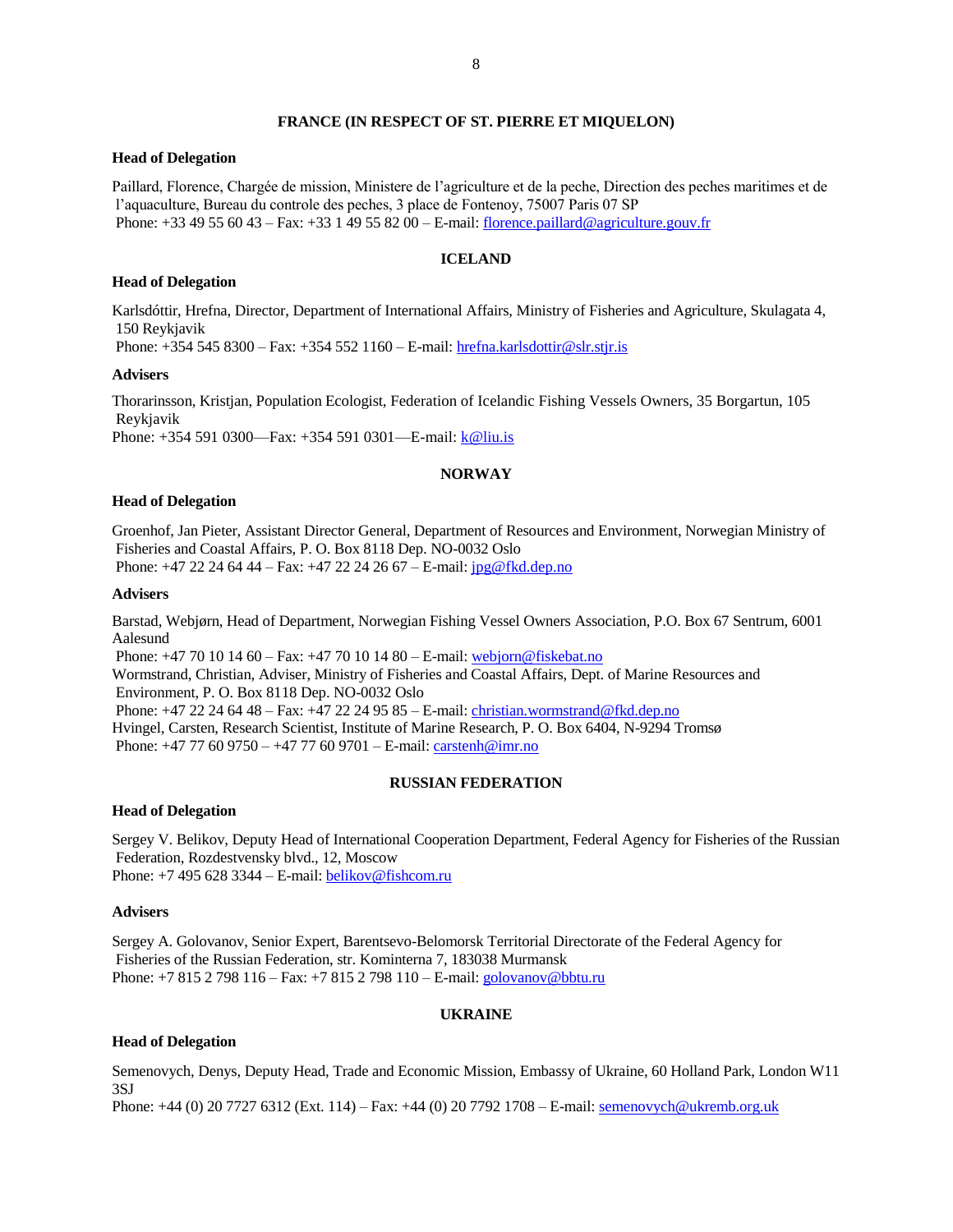## **UNITED STATES OF AMERICA**

## **Head of Delegation**

Swanson, Dean, Chief, International Fisheries Affairs Div., F/IA1, National Marine Fisheries Service, U.S. Dept. of Commerce, 1315 East-West Highway, Silver Spring, MD 20910 Phone: +301 713 2276 – Fax: +301 713 2313 – E-mail[: dean.swanson@noaa.gov](mailto:dean.swanson@noaa.gov)

### **NAFO Secretariat**

Ricardo Federizon, Fisheries Commission Coordinator rfederizon@nafo.int Bev McLoon, Senior Personal Assistant to the Executive Secretary bmcloon@nafo.int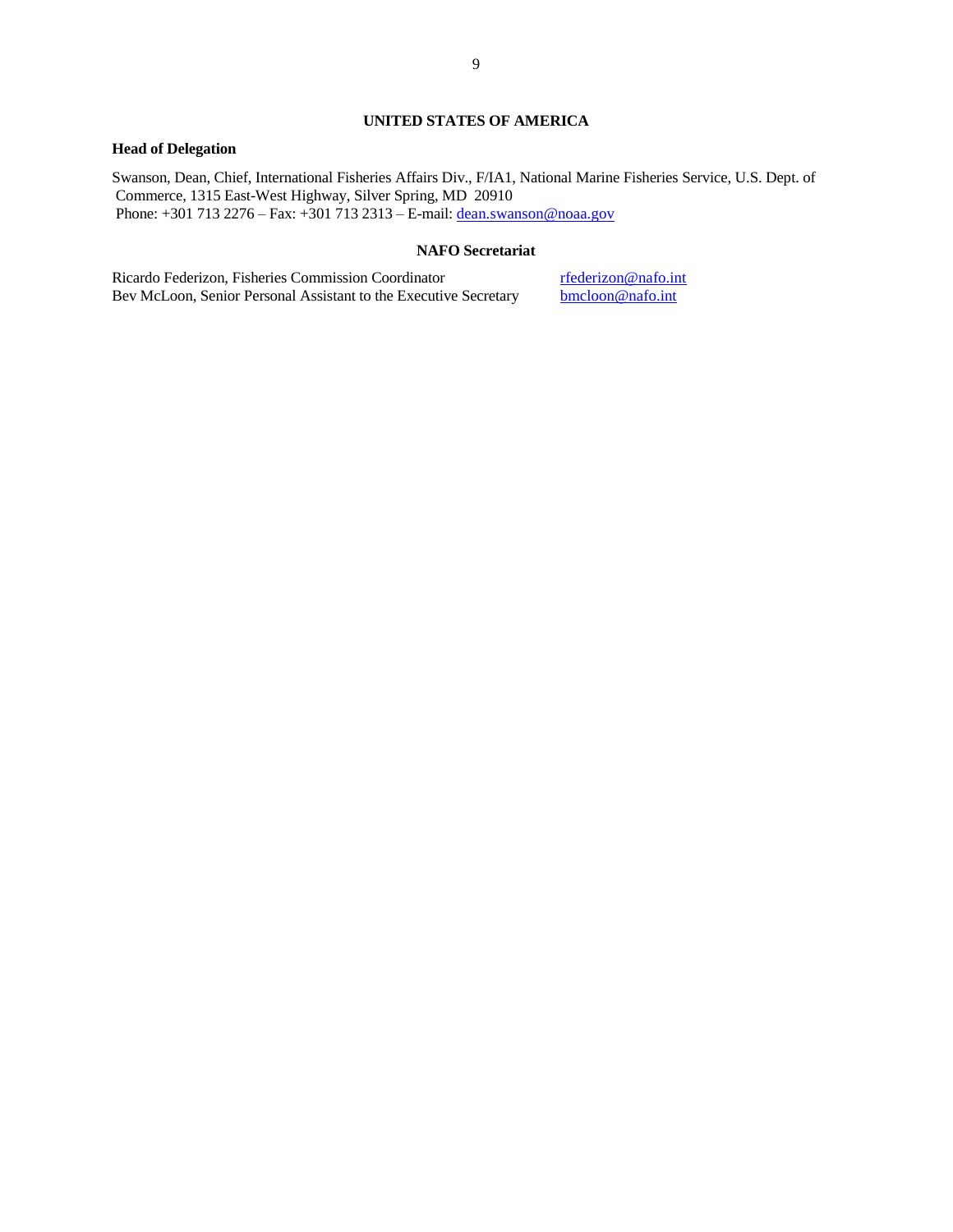# **Annex 2. Agenda**

- 1. Opening by the Chair, Kate Sanderson (Denmark in respect of the Faroe Islands and Greenland)
- 2. Appointment of Rapporteur
- 3. Adoption of Agenda
- 4. Presentation of Scientific Advice on Division 3M Shrimp from the SC Shrimp Assessment Meeting, 21-29 October 2009
- 5. Management and Technical Measures for Shrimp in Division 3M, 2010
- 6. Other Matters
- 7. Adoption of Report
- 8. Adjournment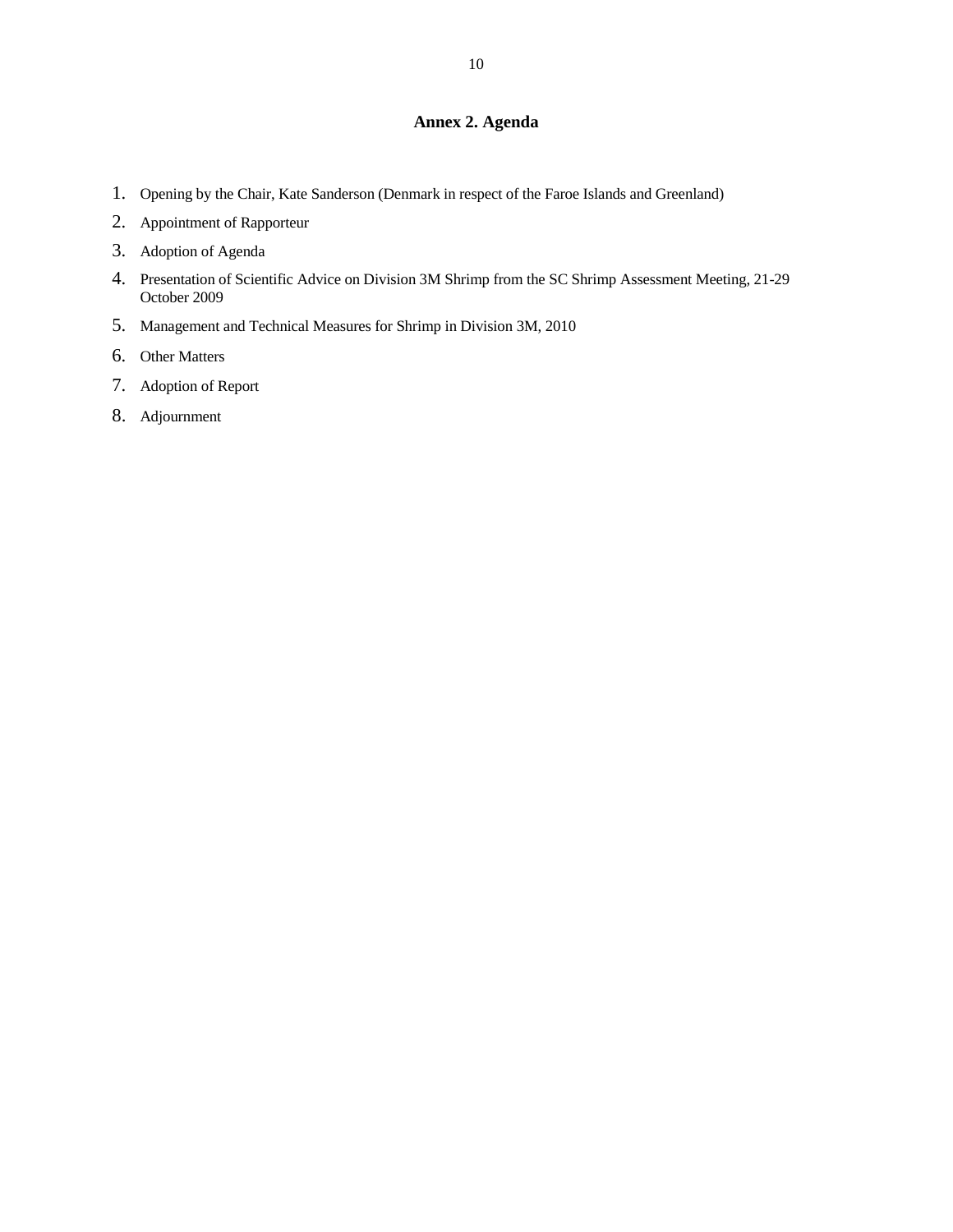## 11

## **Annex 3. Proposal to Reduce by 50% the Allocated Fishing Days for 3M Shrimp** (FC WP 09/32 **now** FC Doc. 09/22)

## Proposal

As an interim measure for 2010, Fisheries Commission agrees to reduce by 50% the allocated fishing days for 3M shrimp.

Fisheries Commission has agreed to adopt additional measures for 2011, conditional on Scientific Council advice indicating that shrimp 3M stock is still in the collapse zone.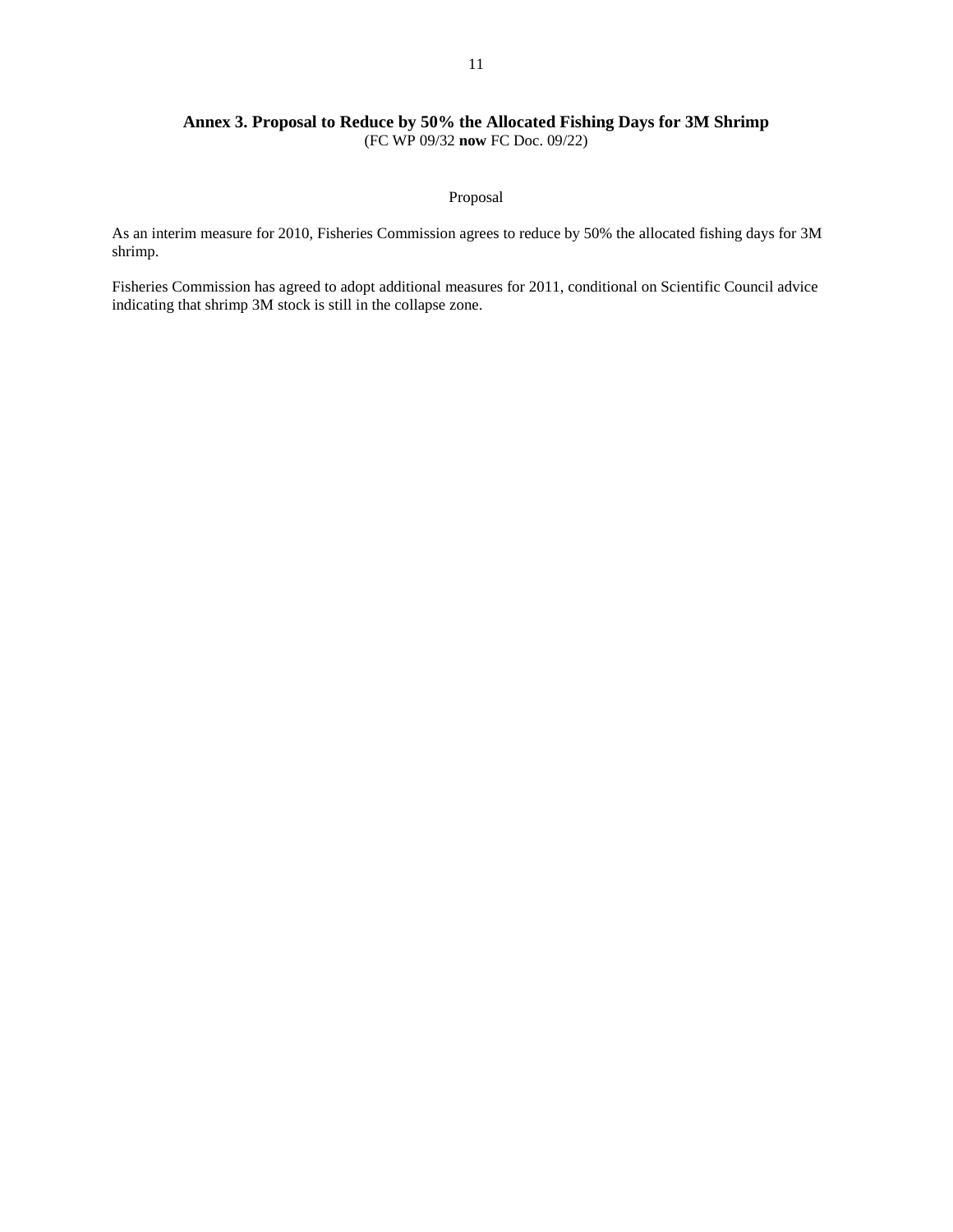| <b>CONTRACTING PARTY</b>                     | <b>NUMBER OF</b><br><b>FISHING DAYS</b> | <b>NUMBER OF</b><br><b>VESSELS</b> |
|----------------------------------------------|-----------------------------------------|------------------------------------|
| Canada                                       | 228                                     | 16                                 |
| Cuba                                         | 50                                      | 1                                  |
| <b>Denmark</b>                               |                                         |                                    |
| Faroe Islands                                | 803                                     | 8                                  |
| Greenland                                    | 258                                     | 14                                 |
| <b>European Union</b>                        | 1646 <sup>1</sup>                       | $33^{1}$                           |
| France (in respect of St Pierre et Miquelon) | 50                                      | 1                                  |
| <b>Iceland</b>                               | N/A                                     | N/A                                |
| Japan                                        | 50                                      | $\mathbf{1}$                       |
| Korea                                        | 50                                      | 1                                  |
| <b>Norway</b>                                | 992                                     | 32                                 |
| <b>Russia</b>                                | 1050                                    | N/A                                |
| <b>Ukraine</b>                               | 50                                      | 1                                  |
| <b>USA</b>                                   | 50                                      | $\mathbf{1}$                       |

# **Annex 4. Effort Allocation Scheme for Shrimp Fishery in the NAFO Regulatory Area Div. 3M, 2010**

<sup>1</sup> Including fishing entitlements transferred from Poland (50 fishing days with one vessel), Estonia (834 fishing days with 8 vessels), Latvia (245 fishing days with 4 vessels) and Lithuania (290 fishing days with 7 vessels) following their accession to the European Union.